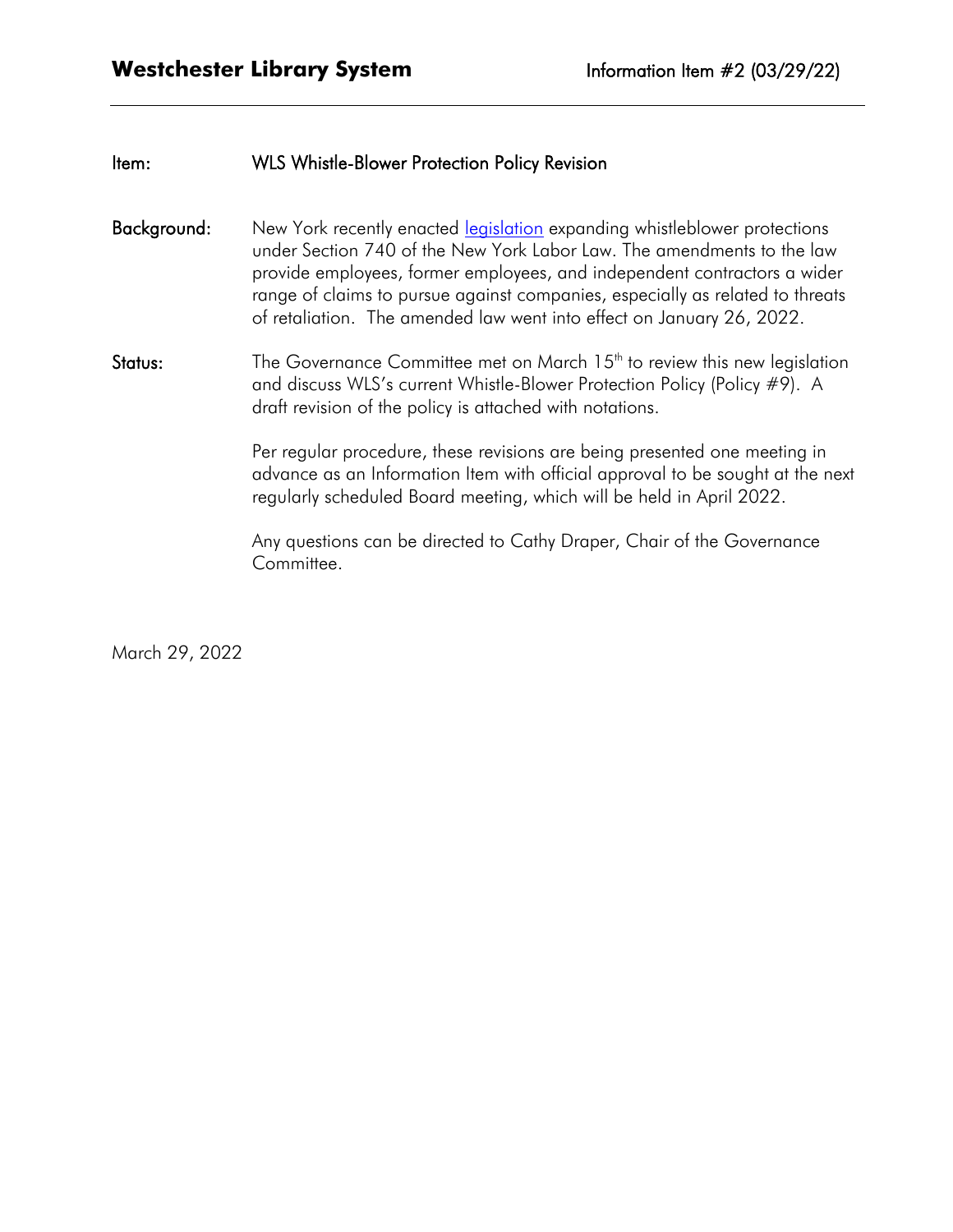## **D R A F T March 2022**

## **Marked to show changes from existing policy**

### **WESTCHESTER LIBRARY SYSTEM POLICY #9**

**Subject:** Whistle-Blower Protection

**Application:** Trustees, employees, independent contractors and volunteers

#### *Introduction*

Westchester Library System (WLS) requires its trustees, officers, employees (which term, as used in this policy, shall include former employees and individual, independent contractors), volunteers and representatives to observe high standards of business and personnel ethics in the conduct of their duties and responsibilities. Trustees, officers, employees, volunteers and representatives of WLS must practice honesty and integrity in fulfilling their responsibilities and comply with all applicable laws, regulations and policies.

Each member of the WLS community has the responsibility to report actions that such individual reasonably believes is in violation of any violate laws, regulations, and/or Code of Ethics., or that such individual reasonably believes poses a substantial and specific danger to public health or safety. In keeping with WLS's commitment to fostering a community of integrity and staff support, employees are expected to report concerns they may have relating to such violations.

Matters which should be reported under this policy include suspected fraud, theft, embezzlement, accounting or auditing irregularities, bribery, kickbacks, misuse of WLS's assets, harassment or suspected regulatory compliance violations.

The WLS Executive Director shall be responsible for the administration of this policy and shall provide a copy of this policy to all trustees, officers and employees, and to all volunteers who provide substantial services to WLS. A notice describing the protections, rights and obligations under this policy shall be posted conspicuously in easily accessible areas frequented by employees and applicants for employment.

### *Reporting Infractions*

An employee who suspects wrongdoing by a colleague should first reach out to his/her supervisor to address the matter directly. If the matter cannot be resolved at this level, or if for some reason the employee is uncomfortable with bringing the matter to his/her supervisor's attention, the employee should contact the WLS Executive Director or, if necessary, the Chairperson of the WLS Board of Trustees' Audit Committee. Trustees or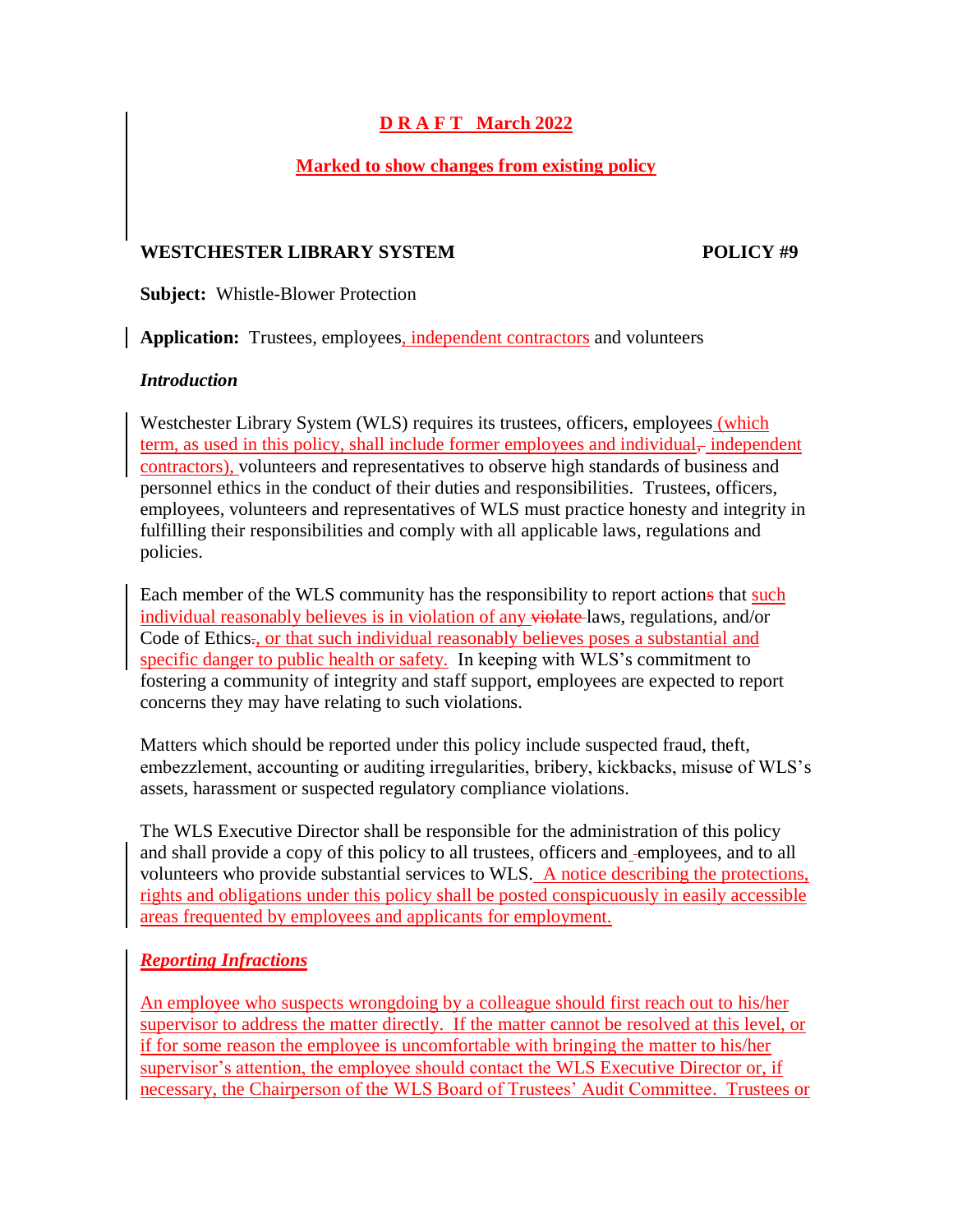### other volunteers may report suspected wrongdoing directly to the Chairperson of the WLS Board of Trustees' Audit Committee.

# *Investigation*

Ordinarily, the Executive Director or the Chair of the Audit Committee of the Board of Trustees will conduct, or will appoint an individual to conduct, a preliminary investigation. During the preliminary investigation, such investigator will discuss the complaint with the manager responsible for the department named in the complaint. If the preliminary investigation shows no justification for a complaint, the complaint will be closed and the complainant will be notified of this decision.

If the preliminary investigation reveals potential wrongdoing, the investigator will pass on the complaint to the Audit Committee of the Board of Trustees. They, in turn, will decide how the investigation is to be carried out, in consultation with the Executive Director. The complainant will receive general information on the progress of the investigation and its outcome**,** unless doing so would jeopardize the investigation. The Executive Director and/or Chairperson of the Audit Committee will present the results of all investigations and settlement of all complaints to the Board of Trustees in a timely fashion.

## *Reporting Infractions*

## *Confidentiality*

All reports made under this policy, and investigations relating thereto, shall be kept confidential to the extent possible, consistent with the need to conduct an adequate investigation. Disclosure of such reports to individuals not involved in the investigation will be viewed as a serious disciplinary offense.

# *Retaliatory Actions Prohibited*

WLS shall not take any retaliatory action against an employee because such individual (i) discusses or threatens to disclose to a supervisor or to a public body an activity, policy or practice of WLS that such individual reasonably believes is in violation of any law, rule or regulation, or that such individual reasonably believes poses a substantial and specific danger to the public health or safety; (ii) provides information to, or testifies before, any public body conducting an investigation, hearing or inquiry into any such activity, policy or practice by WLS; or (iii) objects to, or refuses to participate in any such activity, policy or practice.

A trustee, officer, employee, volunteer or representative who makes a report is protected fromProhibited retaliatory actions include any intimidation, discrimination, harassment, victimization or other retaliation,  $\frac{and}{,} \frac{in \text{ the case of employees, including (A) adverse}}{in \text{ } }$ employment- actions or threats to take consequence that results from making the report. actions against an employee in the terms or conditions of employment, including but not limited to discharge, suspension, and demotion; (B) actions or threats to take actions that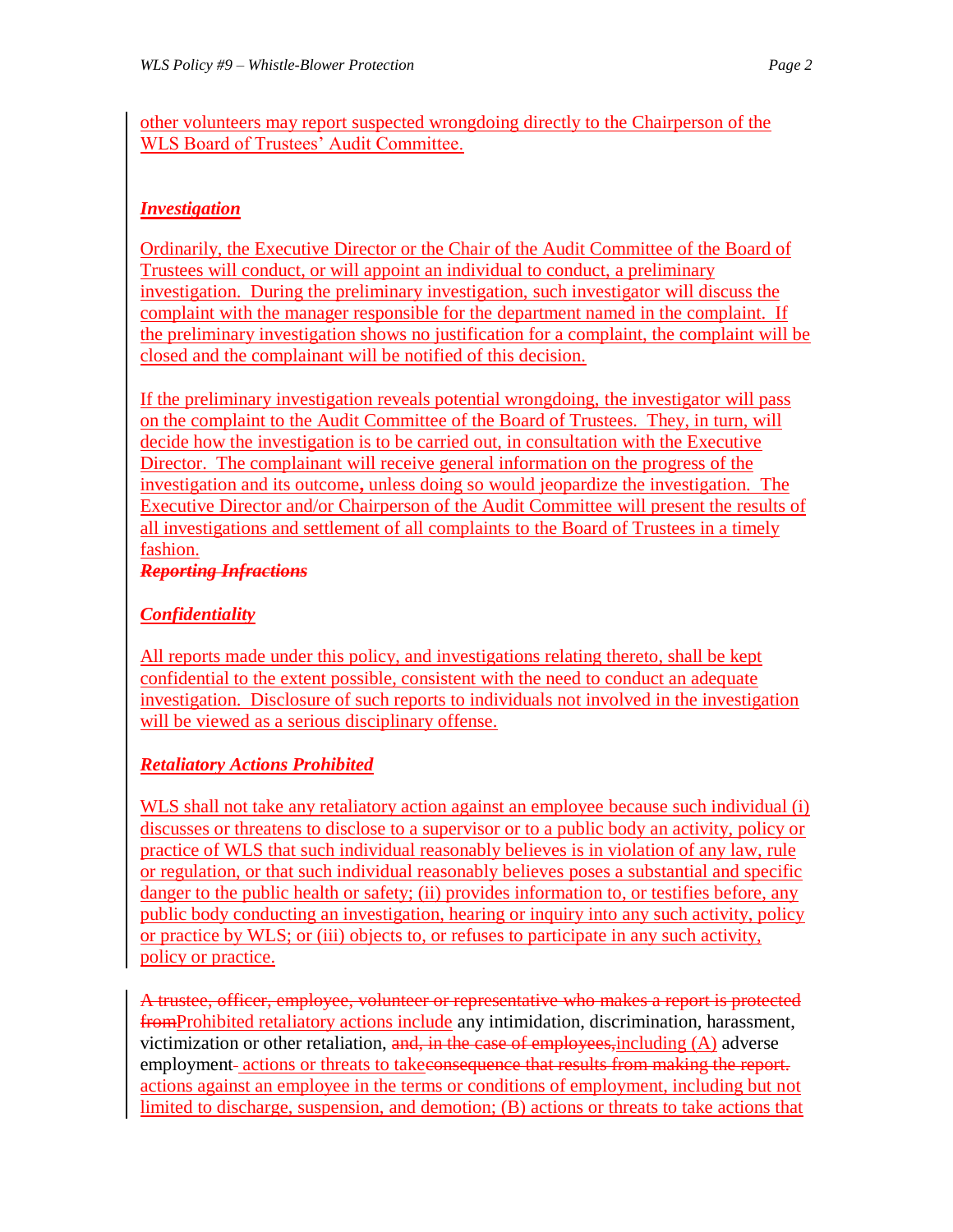would adversely affect a former employee's current or future employment; or (C) contacting or threatening to contact immigration authorities or otherwise reporting or threatening to report the suspected citizenship or immigration status of an employee or member of an employee's family or household.

The protection against retaliatory action provided above, to the extent it pertains to disclosure to a public body, shall not apply to an employee unless such employee has made a good faith effort to bring the activity, policy or practice to the attention of a supervisor and has afforded WLS a reasonable opportunity to correct such activity, policy or practice. Such notification is not required where (a) there is an imminent and serious danger to the public health or safety; (b) the employee reasonably believes that reporting to the supervisor would result in the destruction of evidence or other concealment of the activity, policy or practice; (c) such activity, policy or practice could reasonably be expected to lead to endangering the welfare of a minor; (d) the employee reasonably believes that reporting to the supervisor would result in physical harm to the employee or any other person; or (e) the employee reasonably believes that the supervisor is already aware of the activity, policy or practice and will not correct it.

Managers must ensure that the procedures are available and known to all employees and that all employees have easy access to the mechanism for making a report.

All reports made under this policy, and investigations relating thereto, shall be kept confidential to the extent possible, consistent with the need to conduct an adequate investigation. Disclosure of such reports to individuals not involved in the investigation will be viewed as a serious disciplinary offense.

An employee who suspects wrongdoing by a colleague should first reach out to his/her supervisor to address the matter directly. If the matter cannot be resolved at this level, or if for some reason the employee is uncomfortable with bringing the matter to his/her supervisor's attention, the employee should contact the WLS Executive Director or, if necessary, the Chairperson of the WLS Board of Trustees' Audit Committee. Trustees or other volunteers may report suspected wrongdoing directly to the Chairperson of the WLS Board of Trustees' Audit Committee.

#### *Investigation*

Ordinarily, the Executive Director or the Chair of the Audit Committee will direct the Controller to conduct a preliminary investigation. During the preliminary investigation, the Controller will discuss the complaint with the manager responsible for the department named in the complaint. If the preliminary investigation shows no justification for a complaint, the complaint will be closed and the complainant will be notified of this decision.

If the preliminary investigation reveals potential wrongdoing, the Executive Director will pass on the complaint to the Audit Committee of the Board of Trustees**,** if the situation warrants. They, in turn, will decide how the investigation is to be carried out, in consultation with the Executive Director. The staff person making the complaint will